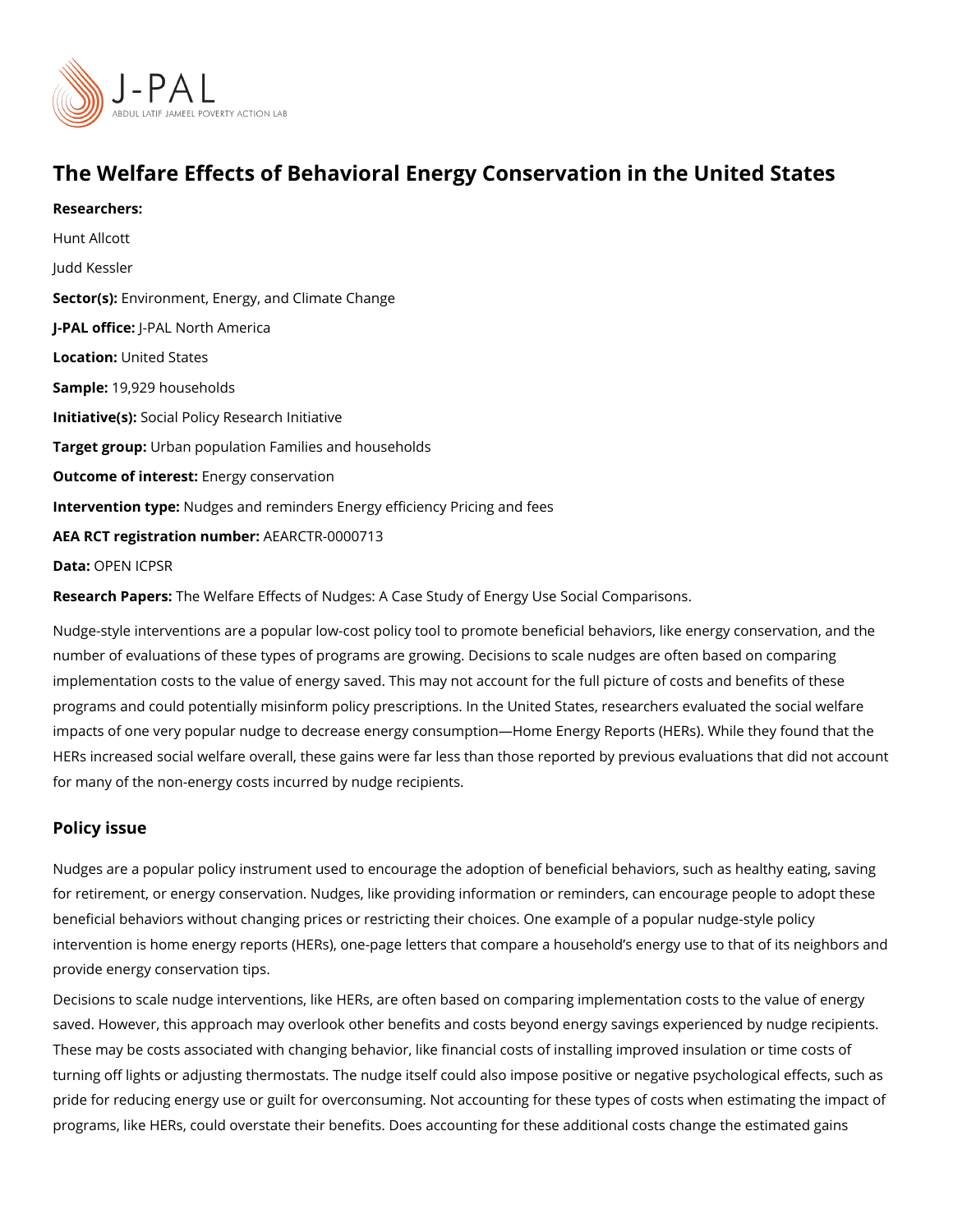## **Context of the evaluation**

The state of New York, where this evaluation took place, has an Energy Efficiency Portfolio Standard, which requires that utilities cause consumers to reduce energy demand by a specific amount each year. Utilities, like Central Hudson Gas and Electric with whom researchers partnered, set up a multi-year HER program for residential natural gas customers. To do so, Central Hudson Gas worked with Opower, a large software company that works with about 100 utility companies to regularly mail personalized HERs to about 15 million households across nine countries.

For this evaluation, Opower's HER was a one-page letter (front and back) with two key modules, a Social Comparison Module and an Action Steps Module. The Social Comparison Module compared a household's energy use to that of its 100 geographically nearest neighbors in similar house sizes whose energy use meters were read on approximately the same date. The Action Steps Module provided energy conservation tips, tailored to each household based on past usage patterns.

At the time of evaluation, Central Hudson Gas and Electric served 300,000 electric customers and 78,000 natural gas customers in eight New York counties. About 20,000 households had not been involved in one of Central Hudson's previous HER programs and were eligible to participate in the evaluation. Customers that participated in this evaluation earned, on average, around US\$94,400, were about 50 years old, and were more likely to live in a single-family home.



Photo: Shutterstock.com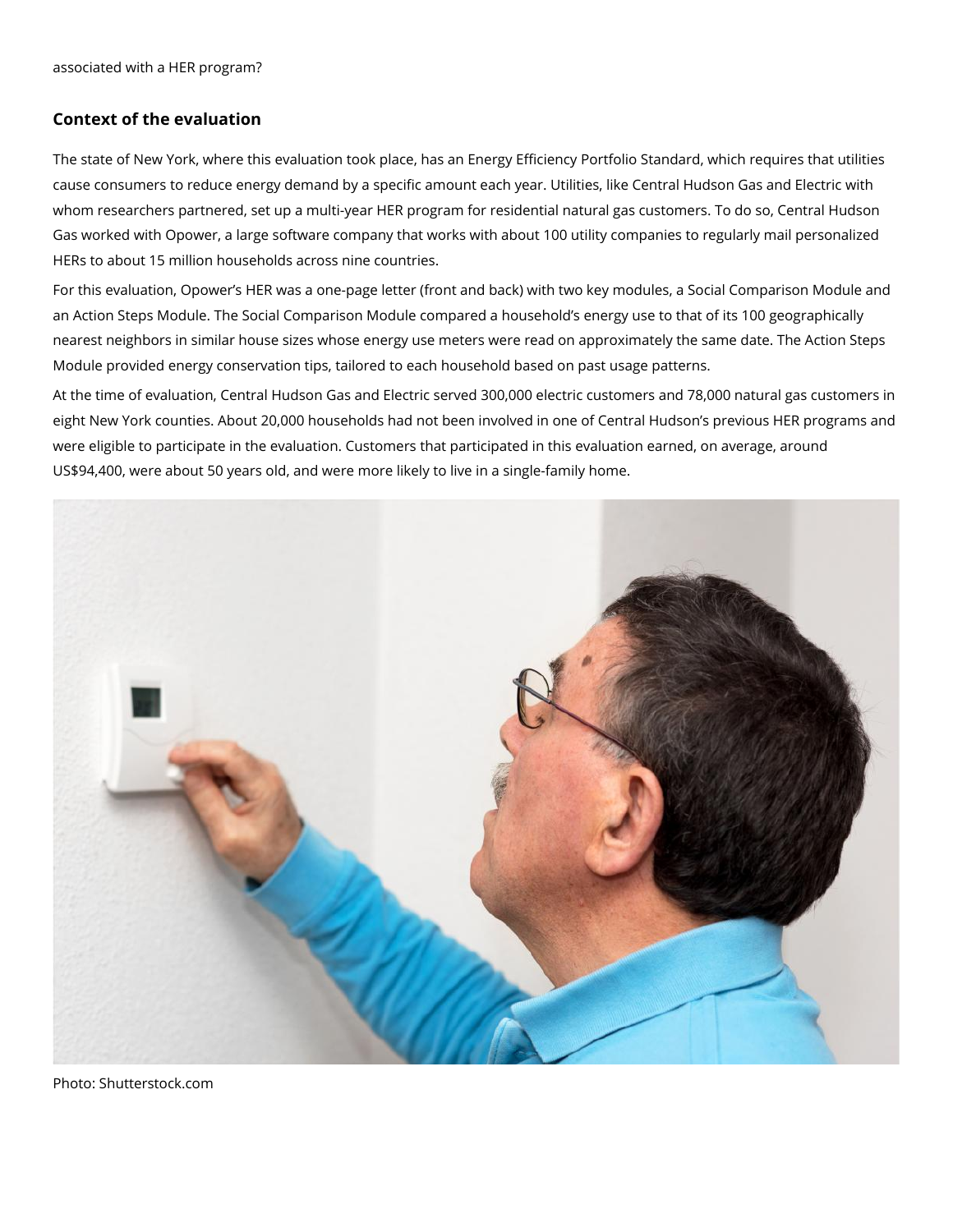## **Details of the intervention**

In partnership with Central Hudson Gas and Electric, researchers evaluated the welfare effects of HERs by capturing whether and how much recipients were willing to pay for the nudge. Opower randomly assigned 19,929 households to either receive the HER intervention or to serve as the comparison group and not receive any HERs.

About 9,960 households that received the intervention were sent up to four HERs comprised of updated energy use feedback and new conservation tips during the winter heating season between October 2014 through late April 2015. Central Hudson employees read each household's natural gas meter every two months, and a HER was generated and mailed shortly after each read. Households continued to receive HERs unless they contacted Central Hudson to opt out of the program.

At the end of 2014-2015 heating season, Opower included a one-page survey with the final HER. The survey had two features. To assess how much households were willing to pay for HERs, the survey asked recipients to trade-off another year of HERs with checks for different amounts of money. Depending on their responses, each household received a check from the utility and/or more HERs during the winter 2015-2016 heating season. For instance, customers who preferred "four more Home Energy Reports plus a \$9 check" instead of a "\$10 check" (with no HERs) valued a second year of HERs at \$1 or more. This indicated recipients were willing to pay at least \$1 to get the HERs. Some households could also be willing to pay a negative amount, indicating that they would need to be paid money in order to receive a HER. This implied that they wanted to avoid the nudge, indicating the presence of potential financial, time or negative psychological costs imposed by the nudge.

Researchers were also interested in how other benefits and costs, beyond energy cost savings, could affect whether and to what extent households were willing to pay for HERs. The second feature of the survey reminded recipients of different features of the HERs. Recipients were randomly assigned to receive one of three different variations: a social comparison version, which reminded recipients of how HERs compared their energy use to that of their neighbors; an environmental version, which reminded recipients of how HERs reduced their environmental impact, or a standard version, which did not remind household of a HER feature.

Researchers collected data on the utility's natural gas bill data, neighbor comparisons, customer demographic data, mail surveys and phone surveys. In May through August of 2015, researchers conducted follow-up via mail and phone surveys to better understand: 1) whether households that didn't respond to the initial surveys were willing to pay systematically different amounts for HERs from households that did respond, and 2) to gather additional qualitative information on household beliefs about energy cost savings and HERs more generally.

# **Results and policy lessons**

Although HERs increased social welfare—as indicated by households being willing to pay for HERs—researchers found that HER recipients also incurred non-energy costs. When taking these costs into account, the estimated benefits in welfare decreased.

**How much households were willing to pay for HERs:** On average, households were willing to pay about US\$2.80 for a second year of HERs. However, this figure varied greatly across households. For instance, one in five recipients were willing to pay at least US\$9, while a large minority of customers (34 percent) preferred to avoid being nudged, paying to avoid the nudge or turning the nudge down even if it were free.

**How benefits and costs beyond energy savings impacted how much households were willing to pay:** Among the variations of HERs, the social comparison version—which reminded people that the HERs compare their energy use to that of their neighbors—was the only variation that affected whether and how much households were willing to pay. Households in this group were willing to pay on average US\$0.69 less compared to the standard version. This may be because the social comparison version presented a psychological cost for consumers by scrutinizing their energy use and comparing it to social norms. This was